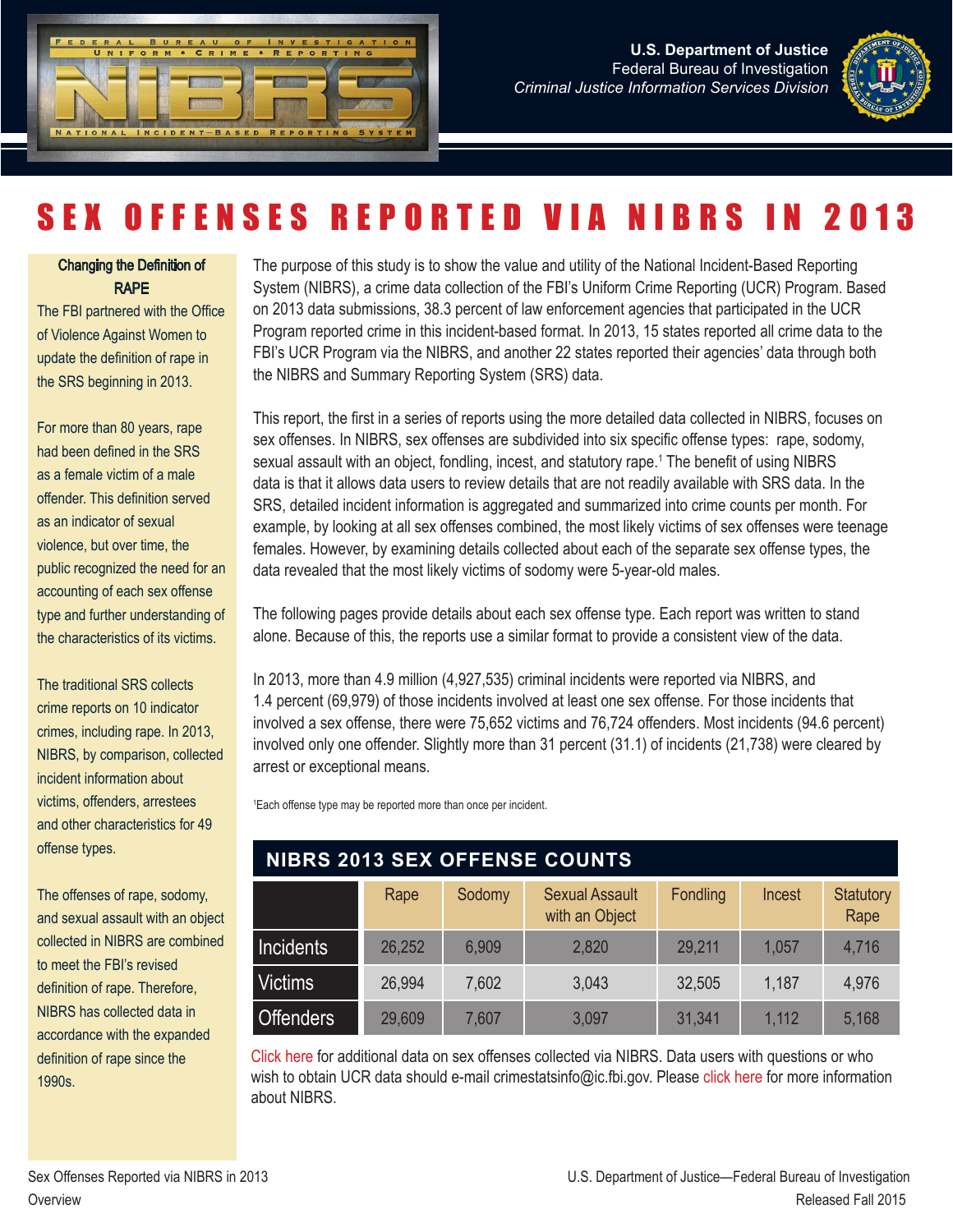



RAPE

The FBI's UCR Program began accepting disaggregated data on sex offenses reported by law enforcement in the mid-1990s with the implementation of NIBRS. Therefore, for nearly two decades, the FBI has collected statistics about criminal incidents involving rape offenses as defined by NIBRS.

The NIBRS definition of rape is "The carnal knowledge of a person, without the consent of the victim, including instances where the victim is incapable of giving consent because of his/her age or because of his/her temporary or permanent mental or physical incapacity." This definition of rape includes situations involving female victims of male offenders and male victims of female offenders.

Other sex offenses are also collected in the NIBRS data. For example, offenses involving rapes of male victims by male offenders are classified as sodomy. Female victims of female offenders are likely to be classified as sexual assaults with objects or sodomy.

The purpose of this study is to show the value and utility of the FBI Uniform Crime Reporting (UCR) Program's National Incident-Based Reporting System (NIBRS). Based on 2013 data submissions, 38.3 percent of law enforcement agencies that participated in the UCR Program reported crime in this incident-based format.

This report focuses on rape, which accounted for 35.7 percent of all sex offenses reported through NIBRS in 2013. Specific information extracted from incidents for which rape offenses were reported show that there were 26,994 victims and 29,609 offenders of rape occurring within 26,252 criminal incidents. Of the 26,252 incidents involving rape, 29.6 percent (7,764) were cleared by arrest or exceptional means. Nothing about the offender was known (age, sex, race, ethnicity, or number of offenders) for 1,622 reported incidents. The following depicts a breakdown of the 2013 rape data from NIBRS.

#### **SEX and RACE of VICTIMS and KNOWN OFFENDERS**

|                  | Sex    |        |                |        | Race                         |                                     |       |                                                     |                |
|------------------|--------|--------|----------------|--------|------------------------------|-------------------------------------|-------|-----------------------------------------------------|----------------|
|                  | Male   | Female | <b>Unknown</b> | White  | Black or<br>African American | American Indian or<br>Alaska Native | Asian | Native Hawaiian or<br><b>Other Pacific Islander</b> | <b>Unknown</b> |
| Victims          | 611    | 26,383 |                | 20.366 | 5.146                        | 291                                 | 219   |                                                     | 971            |
| <b>Offenders</b> | 26,364 | 900    | 723            | 16.693 | 8.224                        | 227                                 | 197   |                                                     | 2.643          |

More than 97.0 percent of rape victims were female. Using only data for offenders whose race was known, more than 65.0 percent of offenders were White and 32.0 percent were Black or African American.



The most likely victims of rape were teenagers. 33.8 percent of victims were between 13 and 18 years of age. Offenders were reported to be slightly older. 39.1 percent of offenders were between 16 and 25 years of age.

0 10 20 30 40 50 60 70 80 90

**AGE**

For injuries that were reported, 73.5 percent were described as minor, and 17.0 percent were described as internal. Other injury types were reported for 9.5 percent of the injuries. (More than one type of injury can be reported for each victim.)

Sex Offenses Reported via NIBRS in 2013 U.S. Department of Justice—Federal Bureau of Investigation Rape - Page 1 Released Fall 2015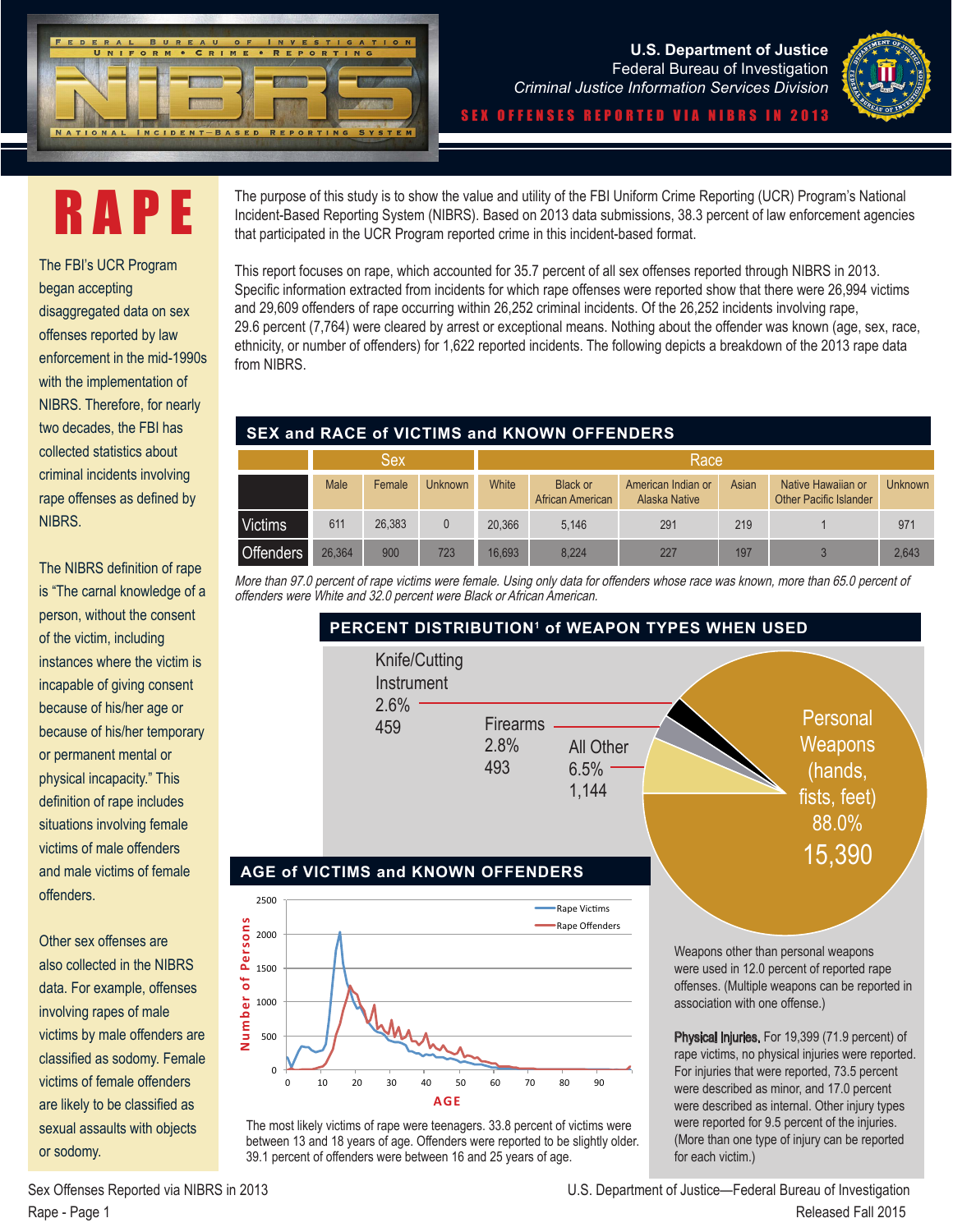#### **NIBRS RAPE DATA FIGURES, 2013** *continued*

#### **AGE of VICTIMS and KNOWN OFFENDERS**

| <b>FAMILY RELATIONSHIP</b>         | COUNT <sup>2</sup> | PERCENT OF<br><b>TOTAL</b> | PERCENT OF<br>FAMILY <sup>3</sup> |
|------------------------------------|--------------------|----------------------------|-----------------------------------|
| Spouse                             | 628                | 2.2                        | 13.1                              |
| Common-Law Spouse                  | 66                 | 0.2                        | 1.4                               |
| Parent                             | 16                 | 0.3                        | 0.1                               |
| Sibling                            | 574                | 2.0                        | 12.0                              |
| Child                              | 1,095              | 3.8                        | 22.9                              |
| Grandparent                        | 1                  | 0.0                        | 0.0                               |
| Grandchild                         | 229                | 0.8                        | 4.8                               |
| In-Law                             | 77                 | 0.3                        | 1.6                               |
| Stepparent                         | 93                 | 0.3                        | 1.9                               |
| Stepchild                          | 493                | 1.7                        | 10.3                              |
| Stepsibling                        | 166                | 0.6                        | 3.5                               |
| <b>Other Family</b>                | 1,343              | 4.7                        | 28.1                              |
| <b>Total Family</b>                | 4,781              | 16.6                       | 99.7                              |
| <b>KNOWN RELATIONSHIP</b>          | COUNT <sup>2</sup> | PERCENT OF<br><b>TOTAL</b> | PERCENT OF<br>KNOWN <sup>3</sup>  |
| Acquaintance                       | 8,284              | 28.8                       | 49.9                              |
| Friend                             | 2,064              | 7.2                        | 12.4                              |
| Neighbor                           | 274                | 1.0                        | 1.7                               |
| Baby/Child in Care of a Babysitter | 92                 | 0.3                        | 0.6                               |
| <b>Boy/Girlfriend</b>              | 2,651              | 9.2                        | 16.0                              |
| Child of Boy/Girlfriend            | 255                | 0.9                        | 1.5                               |
| <b>Homosexual Relationship</b>     | 1                  | 0.0                        | 0.0                               |
| <b>Ex-Spouse</b>                   | 166                | 0.6                        | 1.0                               |
| Employee                           | 47                 | 0.2                        | 0.3                               |
| <b>Employer</b>                    | 23                 | 0.1                        | 0.1                               |
| <b>Other Known</b>                 | 2,736              | 9.5                        | 16.5                              |
| <b>Total Known</b>                 | 16,593             | 57.6                       | 100                               |
| <b>UNKNOWN RELATIONSHIP</b>        | COUNT <sup>2</sup> | PERCENT OF<br><b>TOTAL</b> | PERCENT OF<br>OTHER <sup>3</sup>  |
| Relationship Unknown               | 4,449              | 15.4                       | 60.4                              |
| Stranger                           | 2,922              | 10.1                       | 39.6                              |
| <b>Total Unknown</b>               | 7,371              | 25.6                       | 100                               |
| Victim Was Offender <sup>4</sup>   | 58                 | 0.2                        |                                   |
| <b>TOTAL</b>                       | 28,803             | 100.0 <sup>3</sup>         |                                   |

<sup>1</sup> Due to rounding, percentages may not add to 100.0 (on previous page).

<sup>2</sup> Counts reflect the number of relationships between victims and offenders, not the total number of victims and offenders. For example, 2 victims and 4 offenders would equal 8 relationships.

3 Due to rounding, percentages may not add to 100.0.

4 Victim was offender means the victim is also an offender in the incident. For example, a woman attacks a man with a knife (aggravated assault). She is subdued and raped by the man she attacked. In this case, the relationship may be listed as victim was offender.

### LOCATIO



Rapes most frequently occur at residences. Of the 43 locations reported in rape incidents, 71.6 percent (18,801) occurred at a residence. The other 42 locations combined, such as a school, campground, or shopping mall, were reported in 28.4 percent (7,451) of incidents.

#### MORE FACTS:

- Nearly 3 out of 4 rape victims indicated they knew their offenders.
- Family relationships accounted for 1 in 6 types of relationships reported for rape offenses in 2013.
- The change in the definition of rape did not directly affect NIBRS rape definitions because male victims, as well as victims of sodomy and sexual assaults with objects, were already defined and collected in NIBRS.

[Click here f](https://www.fbi.gov/about-us/cjis/ucr/nibrs/2013)or additional data on rape. Data users with questions or who wish to obtain UCR data should e-mail:

#### crimestatsinfo@ic.fbi.gov

Please [click here f](https://www.fbi.gov/about-us/cjis/ucr/nibrs/2013/resources/frequently-asked-questions-about-nibrs-individual-agency-data)or more information about NIBRS.

#### **Most Common Attributes**

Victim age: 15 years old Victim sex: female Offender age: 18 years old Offender sex: male Weapon used: personal weapons Relationship: acquaintance Location: residence/home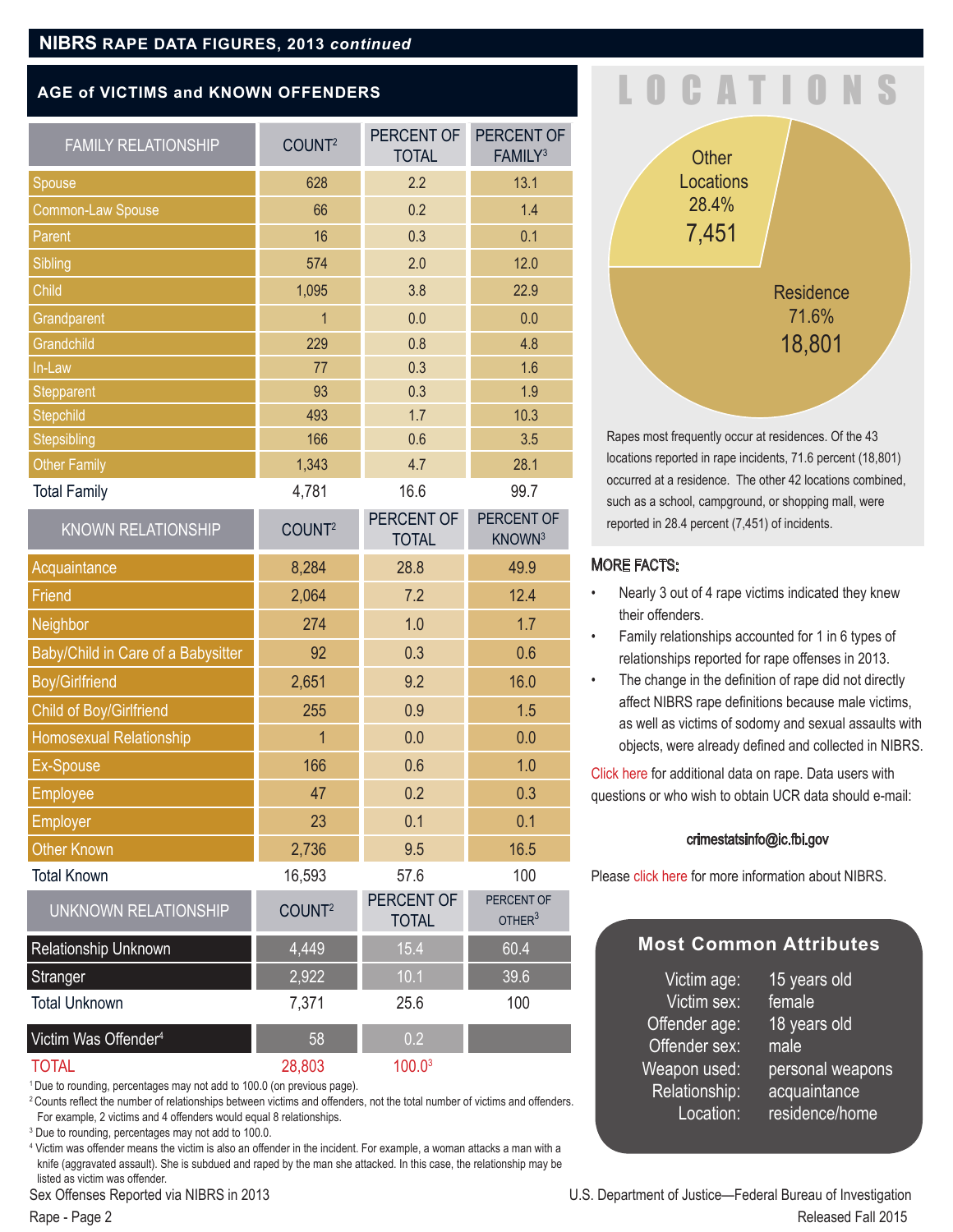



# SODOMY

The FBI's UCR Program began accepting disaggregated data on sex offenses reported by law enforcement in the mid-1990s with the implementation of NIBRS. Therefore, the FBI has collected statistics about criminal incidents involving sodomy for nearly two decades.

The NIBRS definition of sodomy is "oral or anal sexual intercourse with another person, without the consent of the victim, including instances where the victim is incapable of giving consent because of his/her age or because of his/her temporary or permanent mental or physical incapacity."

If a rape and a sodomy occur in the same criminal incident, both offenses are reported to the FBI.

The purpose of this study is to show the value and utility of the FBI Uniform Crime Reporting (UCR) Program's National Incident-Based Reporting System (NIBRS). Based on 2013 data submissions, 38.3 percent of law enforcement agencies that participated in the UCR Program reported NIBRS data.

This report focuses on sodomy, which accounted for 10.0 percent of all sex offenses reported through NIBRS in 2013. Specific information extracted from the incidents for which sodomy was reported showed that there were 7,602 victims and 7,607 offenders of sodomy. Of the 6,909 incidents involving sodomy, 34.9 percent (2,409) were cleared by arrest or exceptional means. For 359 of the incidents involving sodomy, details about the offender (age, sex, race, ethnicity, or number of offenders) were not known. The following depicts a breakdown of the 2013 sodomy data fraom NIBRS.

#### **SEX and RACE of VICTIMS and KNOWN OFFENDERS**

|                  | Sex.  |        |         |       | Race                                |                                            |       |                                                     |                |
|------------------|-------|--------|---------|-------|-------------------------------------|--------------------------------------------|-------|-----------------------------------------------------|----------------|
|                  | Male  | Female | Unknown | White | <b>Black or</b><br>African American | American Indian or<br><b>Alaska Native</b> | Asian | Native Hawaiian or<br><b>Other Pacific Islander</b> | <b>Unknown</b> |
| Victims          | 3.578 | 4.008  | 16      | 5.498 | 1.706                               | 49                                         | 40    |                                                     | 308            |
| <b>Offenders</b> | 6.725 | 418    | 105     | 4,574 | 2,128                               | 55                                         | 28    |                                                     | 463            |

52.8 percent of victims whose sex was known were female and 47.1 percent were males. Using only data for offenders whose race was known, 60.2 percent of offenders were White and 28.0 percent were Black or African American.



Approximately 75.0 percent of victims were age 21 and younger, and 18.5 percent of sodomy offenders were from 11 to 15 years of age. (As a comparison, 7.3 percent of rape offenders were from 11 to 15 years of age.)

**Number of Persons**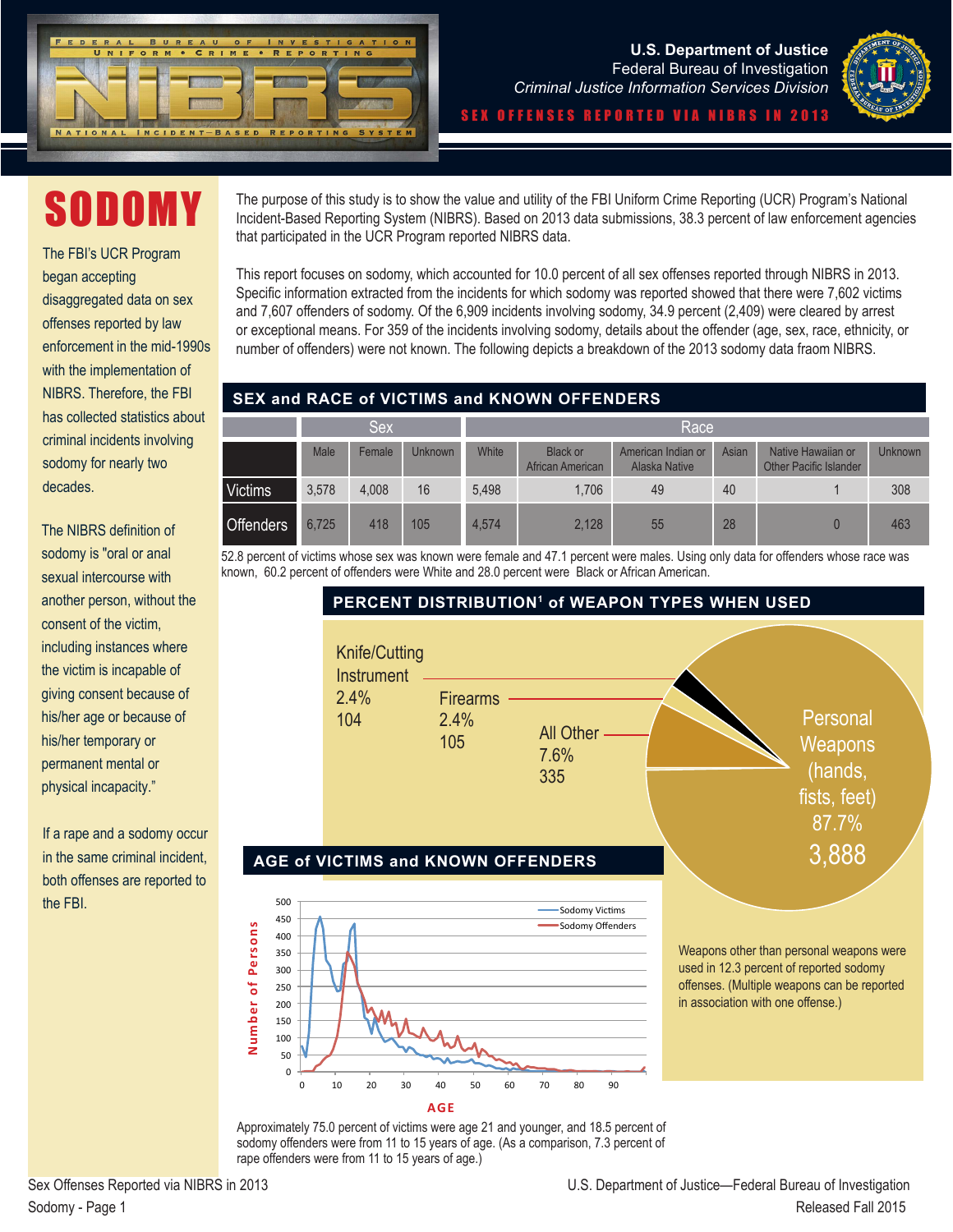#### **VICTIM'S RELATIONSHIP to OFFENDER**

| <b>FAMILY RELATIONSHIP</b>         | COUNT <sup>2</sup> | PERCENT OF<br><b>TOTAL</b> | PERCENT OF<br>FAMILY <sup>3</sup> |
|------------------------------------|--------------------|----------------------------|-----------------------------------|
| Spouse                             | 77                 | 1.0                        | 2.9                               |
| Common-Law Spouse                  | $\delta$           | 0.1                        | 0.3                               |
| Parent                             | $6\phantom{a}$     | 0.1                        | 0.2                               |
| Sibling                            | 540                | 6.7                        | 20.4                              |
| Child                              | 590                | 7.4                        | 22.2                              |
| Grandparent                        | $\mathbf{0}$       | 0.0                        | 0.0                               |
| Grandchild                         | 129                | 1.6                        | 4.9                               |
| In-Law                             | 14                 | 0.2                        | 0.5                               |
| <b>Stepparent</b>                  | 33                 | 0.4                        | 1.2                               |
| <b>Stepchild</b>                   | 194                | 2.4                        | 7.3                               |
| <b>Stepsibling</b>                 | 148                | 1.8                        | 5.6                               |
| Other Family                       | 913                | 11.4                       | 34.4                              |
| <b>Total Family</b>                | 2,652              | 33.1                       | 99.9                              |
| <b>KNOWN RELATIONSHIP</b>          | COUNT <sup>2</sup> | PERCENT OF<br><b>TOTAL</b> | PERCENT OF<br>KNOWN <sup>3</sup>  |
| Acquaintance                       | 1,736              | 21.6                       | 45.2                              |
| <b>Friend</b>                      | 558                | 7.0                        | 14.5                              |
| Neighbor                           | 169                | 2.1                        | 4.4                               |
| Baby/Child in Care of a Babysitter | 46                 | 0.6                        | 1.2                               |
| <b>Boy/Girlfriend</b>              | 317                | 4.0                        | 8.3                               |
| Child of Boy/Girlfriend            | 135                | 1.7                        | 3.5                               |
| <b>Homosexual Relationship</b>     | 52                 | 0.6                        | 1.4                               |
| Ex-Spouse                          | 13                 | 0.2                        | 0.3                               |
| Employee                           | 15                 | 0.2                        | 0.4                               |
| Employer                           | 5                  | 0.1                        | 0.1                               |
| <b>Other Known</b>                 | 796                | 9.9                        | 20.7                              |
| <b>Total Known</b>                 | 3,842              | 47.9                       | 100                               |
| UNKNOWN RELATIONSHIP               | COUNT <sup>2</sup> | PERCENT OF<br><b>TOTAL</b> | PERCENT OF<br>OTHER <sup>3</sup>  |
| Relationship Unknown               | 919                | 11.5                       | 62.9                              |
| Stranger                           | 542                | 6.8                        | 37.1                              |
| <b>Total Unknown</b>               | 1,461              | 18.2                       | 100                               |
| Victim Was Offender <sup>4</sup>   | 67                 | 0.8                        |                                   |
| <b>TOTAL</b>                       | 8,022              | 100.0 <sup>3</sup>         |                                   |



#### **IORE FACTS:**

- Females comprise the largest number of sodomy victims, however, when disaggregated by age cohorts, the most likely victim of sodomy is a 5-year-old male.
- Location: Nearly 3 out of every 4 (74.7 percent) of incidents involving sodomy occurred at a residential location.

[Click here f](https://www.fbi.gov/about-us/cjis/ucr/nibrs/2013)or additional data on sodomy. Data users with questions or who wish to obtain UCR data should e-mail:

#### crimestatsinfo@ic.fbi.gov

Please [click here](https://www.fbi.gov/about-us/cjis/ucr/nibrs/2013/resources/frequently-asked-questions-about-nibrs-individual-agency-data) for more information about NIBRS.

#### **Most Common Attributes**

| Victim age:   | 5 years old      |
|---------------|------------------|
| Victim sex:   | female           |
| Offender age: | 14 years old     |
| Offender sex: | male             |
| Weapon used:  | personal weapons |
| Relationship: | acquaintance     |
| Location:     | residence/home   |
|               |                  |

<sup>1</sup> Due to rounding, percentages may not add to 100.0 (on previous page).

<sup>2</sup>The total is the number of relationships of victims and to their offenders; it will not equal the number of victims or offenders. For example, 3 victims of 4 offenders would equal 12 relationships. <sup>3</sup> Due to rounding, percentages may not add to 100.0.

<sup>4</sup> Victim was offender means the victim is also an offender in the incident. For example, a man attacks another man with a knife (aggravated assautl). The man who was assaulted subdued and sodomized his attacker. This would be a case in which the victim was an offender.

Sex Offenses Reported via NIBRS in 2013 U.S. Department of Justice—Federal Bureau of Investigation Sodomy - Page 2 Released Fall 2015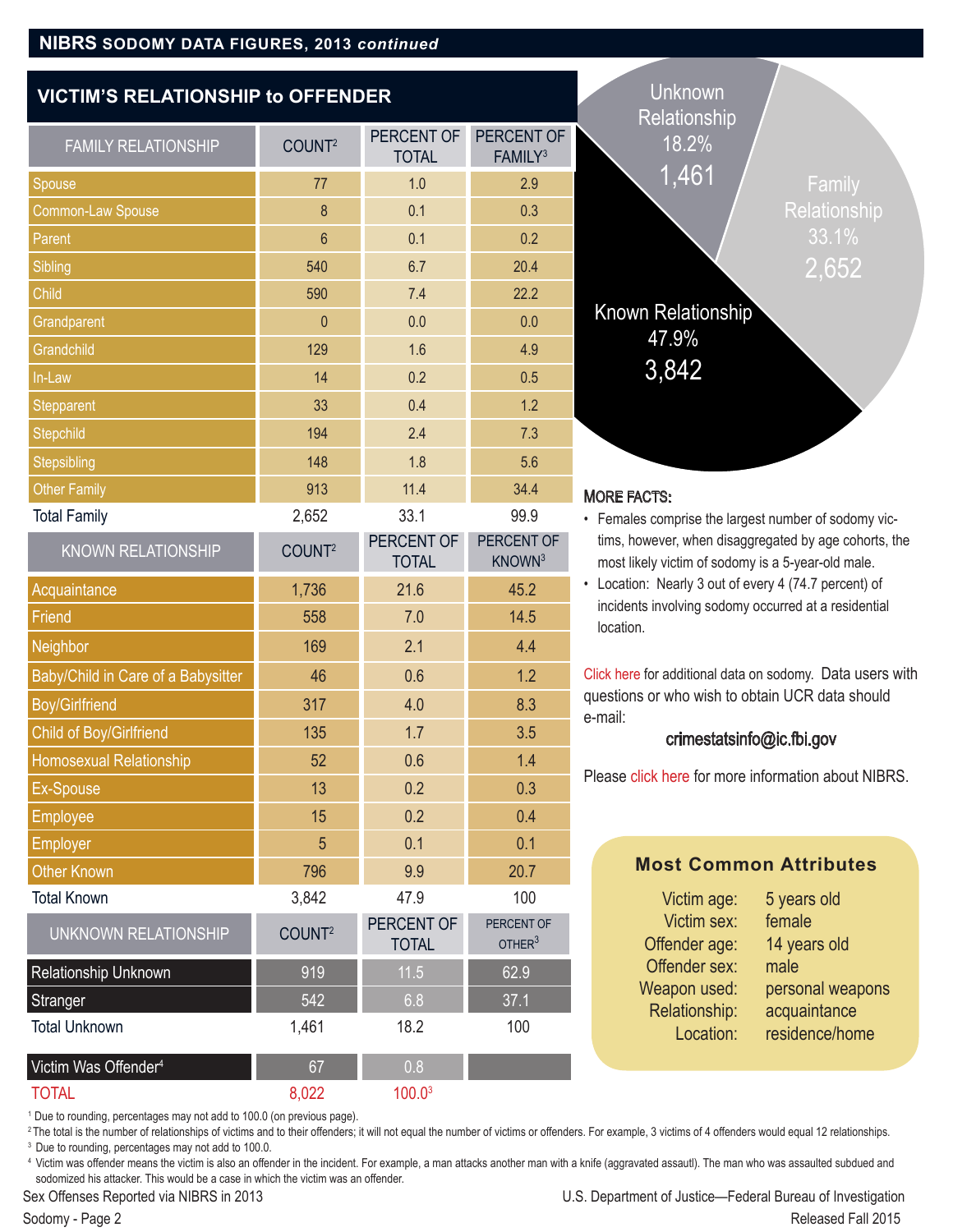



S E X U A I ASSAI WITH AN OBJECT

began accepting disaggregated data on sex offenses reported by law enforcement in the mid-1990s with the implementation of NIBRS. Therefore, for nearly two decades, the FBI has collected statistics about criminal incidents involving sexual assault with an object.

The NIBRS definition of sexual assault with an object is "to use an object or instrument to unlawfully penetrate, however slightly, the genital or anal opening of the body of another person, without the consent of the victim, including instances where the victim is incapable of giving consent because of his/her age or because of his/her temporary or permanent mental or physical incapacity."

The purpose of this study is to show the value and utility of the FBI Uniform Crime Reporting (UCR) Program's National Incident-Based Reporting System (NIBRS). Based on 2013 data submissions, 38.3 percent of law enforcement agencies that participated in the UCR Program reported NIBRS data.

This report focuses on sexual assault with an object, which accounted for 4.0 percent of all sex offenses. Specific information extracted from incidents in which a sexual assault with an object offense was reported showed that there were 3,043 victims and 3,097 offenders of sexual assault with an object. Of the 2,820 reported incidents involving sexual assault with an object, 33.6 percent (947) were cleared by arrest or exceptional means. For 190 reported offenders, details about the offender (age, sex, race, or number of offenders) were not known. The following depicts a breakdown of 2013 data from NIBRS concerning sexual assault with an object. The FBI's UCR Program

#### **SEX and RACE of VICTIMS and KNOWN OFFENDERS**

|                  | Sex         |        |                |       | Race                                |                                     |       |                                                     |         |
|------------------|-------------|--------|----------------|-------|-------------------------------------|-------------------------------------|-------|-----------------------------------------------------|---------|
|                  | <b>Male</b> | Female | <b>Unknown</b> | White | <b>Black or</b><br>African American | American Indian or<br>Alaska Native | Asian | Native Hawaiian or<br><b>Other Pacific Islander</b> | Unknown |
| <b>Victims</b>   | 443         | 2.593  |                | 2.466 | 423                                 |                                     | 16    |                                                     | 127     |
| <b>Offenders</b> | 2.554       | 265    | 88             | 2,060 | 577                                 | 13                                  | 16    |                                                     | 241     |

For those victims or offenders whose race was known, more than 81.0 percent of victims and 70.9 percent of offenders were White. For incidents in which gender was known, more than 85.2 percent of victims were female, and 87.9 percent of offenders were male.



50.0 percent of victims who were sexually assaulted with an object were under 14 years of age.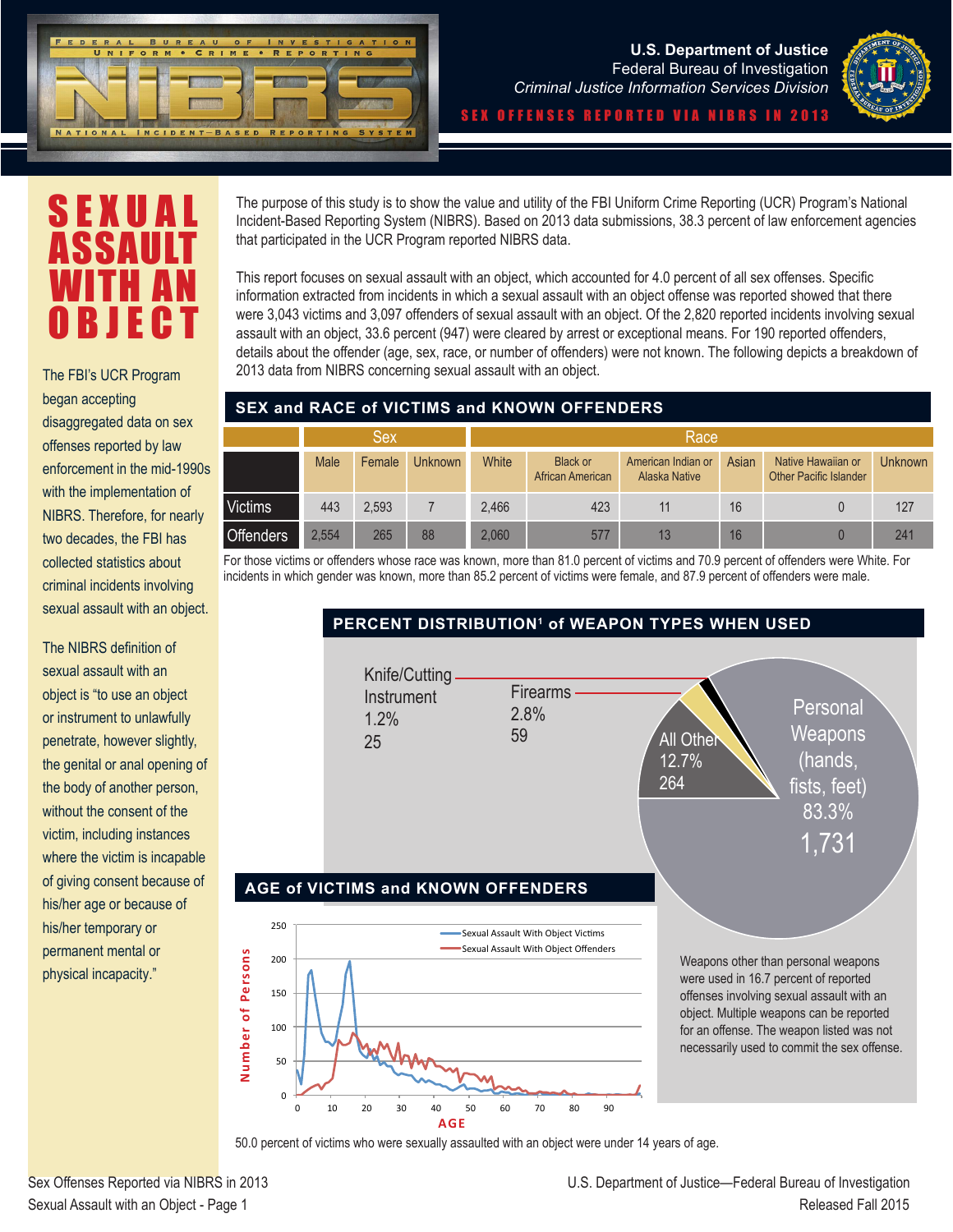#### **NIBRS SEXUAL ASSAULT WITH AN OBJECT DATA FIGURES, 2013** *continued*

#### **VICTIM'S RELATIONSHIP to OFFENDER**

| <b>FAMILY RELATIONSHIP</b>         | COUNT <sup>2</sup> | PERCENT OF<br><b>TOTAL</b> | PERCENT OF<br>FAMILY <sup>3</sup> |
|------------------------------------|--------------------|----------------------------|-----------------------------------|
| Spouse                             | 41                 | 1.3                        | 3.9                               |
| Common-Law Spouse                  | $\overline{3}$     | 0.1                        | 0.3                               |
| Parent                             | $\overline{4}$     | 0.1                        | 0.4                               |
| Sibling                            | 131                | 4.2                        | 12.6                              |
| Child                              | 300                | 9.5                        | 28.9                              |
| Grandparent                        | $\overline{1}$     | 0.0                        | 0.1                               |
| Grandchild                         | 88                 | 2.8                        | 8.5                               |
| In-Law                             | 11                 | 0.3                        | 1.1                               |
| Stepparent                         | 26                 | 0.8                        | 2.5                               |
| Stepchild                          | 96                 | 3.1                        | 9.2                               |
| Stepsibling                        | 54                 | 1.7                        | 5.2                               |
| <b>Other Family</b>                | 284                | 9.0                        | 27.3                              |
| <b>Total Family</b>                | 1,039              | 33.0                       | 100                               |
| <b>KNOWN RELATIONSHIP</b>          | COUNT <sup>2</sup> | PERCENT OF<br><b>TOTAL</b> | PERCENT OF<br>KNOWN <sup>3</sup>  |
| Acquaintance                       | 680                | 21.6                       | 44.9                              |
| Friend                             | 210                | 6.7                        | 13.9                              |
| Neighbor                           | 49                 | 1.6                        | 3.2                               |
| Baby/Child in Care of a Babysitter | 29                 | 0.9                        | 1.9                               |
| <b>Boy/Girlfriend</b>              | 153                | 4.9                        | 10.1                              |
| Child of Boy/Girlfriend            | 74                 | 2.4                        | 4.9                               |
| Homosexual Relationship            | $\delta$           | 0.3                        | 0.5                               |
| <b>Ex-Spouse</b>                   | 14                 | 0.4                        | 0.9                               |
| <b>Employee</b>                    | 8                  | 0.3                        | 0.5                               |
| <b>Employer</b>                    | $\overline{1}$     | 0.0                        | 0.1                               |

Other Known 288 9.2 19.0 Total Known 1,514 48.1 99.9

Relationship Unknown 1988 107 12.9 69.7 Stranger 177 177 5.6 30.3 Total Unknown 584 18.6 100

UNKNOWN RELATIONSHIP COUNT<sup>2</sup> PERCENT OF



#### MORE FACTS:

- Offenders were suspected of using drugs or alcohol in 8.7 percent (244) of incidents.
- Sexual assault with an object offenses were most often reported on Fridays (15.8 percent). Tuesday and Thursday were the second most often reported days of the week (15 percent).

[Click here](https://www.fbi.gov/about-us/cjis/ucr/nibrs/2013) for additional data on sexual assault with an object. Data users with questions or who wish to obtain UCR data should e-mail:

#### crimestatsinfo@ic.fbi.gov

Please [click here](https://www.fbi.gov/about-us/cjis/ucr/nibrs/2013/resources/frequently-asked-questions-about-nibrs-individual-agency-data) for more information about NIBRS.

#### **Most Common Attributes**

| Victim age:   | 15 years old     |
|---------------|------------------|
| Victim sex:   | female           |
| Offender age: | 17 years old     |
| Offender sex: | male             |
| Weapon used:  | personal weapons |
| Relationship: | acquaintance     |
| Location:     | residence/home   |
|               |                  |

<sup>1</sup> Due to rounding, percentages may not add to 100.0 (on previous page).

Victim Was Offender<sup>4</sup> 0.3  $T$ OTAL  $3,146$   $100.03$ 

<sup>2</sup>The total is the number of relationships of victims and to their offenders; it will not equal the number of victims or offenders. For example, 3 victims of 4 offenders would equal 12 relationships. <sup>3</sup> Due to rounding, percentages may not add to 100.0.

PERCENT OF OTHER<sup>3</sup>

TOTAL

4 Victim was offender means the victim is also an offender in the incident. For example, a man attacks another man with a knife (aggravated assault). The man who was assaulted subdued his attacker and sexually assaulted him with an object. This would be a case in which the victim was an offender.

Sex Offenses Reported via NIBRS in 2013 U.S. Department of Justice—Federal Bureau of Investigation Sexual Assault with an Object - Page 2 **Released Fall 2015 Released Fall 2015**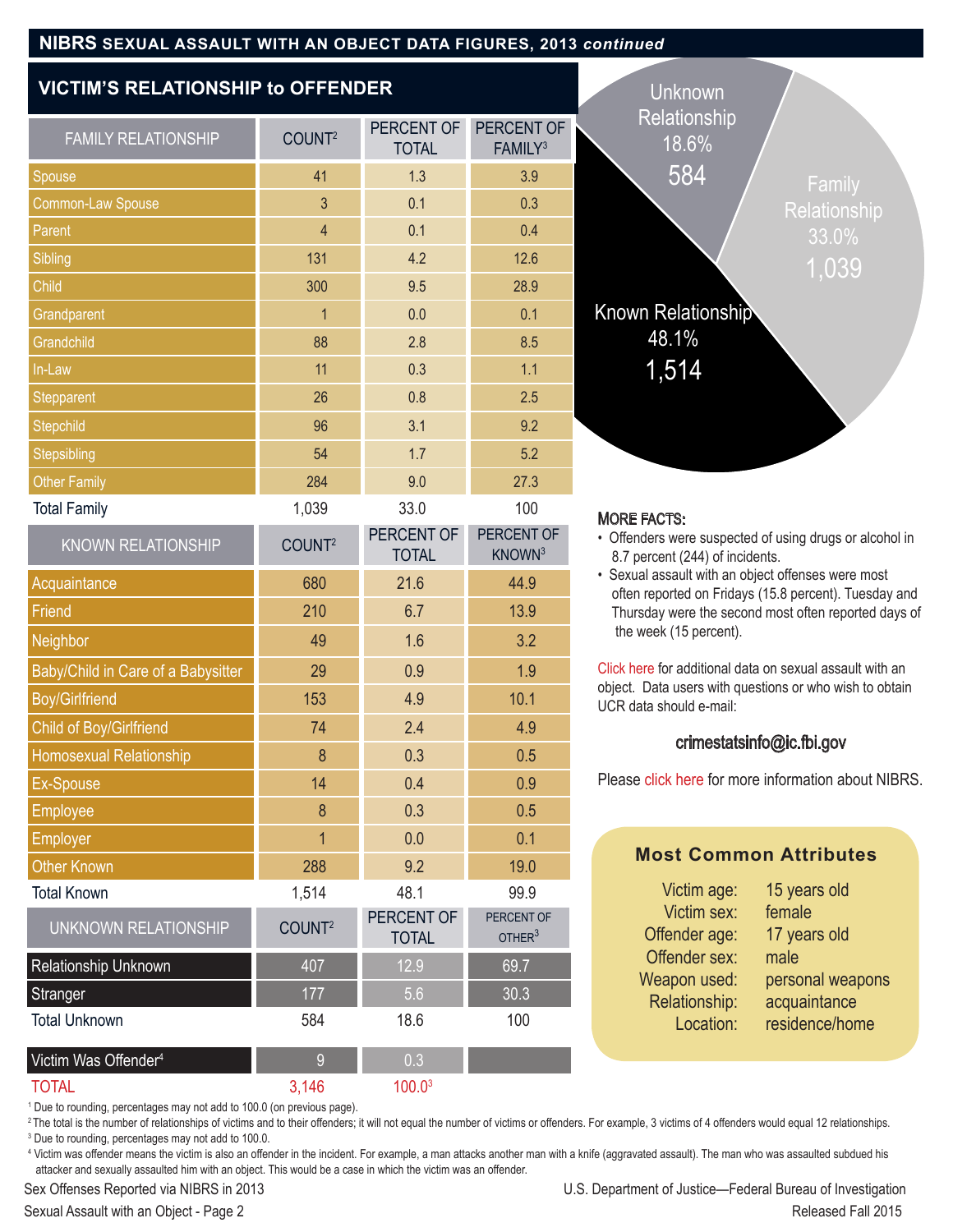



## FONDLING

The FBI's UCR Program began accepting disaggregated data on sex offenses reported by law enforcement in the mid-1990s with the implementation of NIBRS. Therefore, the FBI has collected statistics about criminal incidents that specify fondling offenses for nearly two decades.

The NIBRS definition of fondling is "the touching of the private body parts of another person for the purpose of sexual gratification, without the consent of the victim, including instances where the victim is incapable of giving consent because of his/her age or because of his/her temporary or permanent mental or physical incapacity."

Fondling is reported only when it is the sole sex offense committed against a victim as it is an element that makes up the other sex offenses.

The purpose of this study is to show the value and utility of the FBI Uniform Crime Reporting (UCR) Program's National Incident-Based Reporting System (NIBRS). Based on 2013 data submissions, 38.3 percent of law enforcement agencies that participated in the UCR Program reported NIBRS data.

This report focuses on fondling, which accounted for 43.0 percent of all sex offenses reported through NIBRS in 2013. Specific information extracted from incidents involving fondling offenses showed that there were 32,505 victims and 31,341 offenders. Of the 29,211 incidents in which fondling was reported, 30.9 percent (9,027) were cleared by arrest or exceptional means. The following depicts the breakdown of the 2013 fondling data from NIBRS.

#### **SEX and RACE of VICTIMS and KNOWN OFFENDERS**

|                  | Sex         |        |                | Race   |                                    |                                     |       |                                                     |         |
|------------------|-------------|--------|----------------|--------|------------------------------------|-------------------------------------|-------|-----------------------------------------------------|---------|
|                  | <b>Male</b> | Female | <b>Unknown</b> | White  | <b>Black or</b><br>African America | American Indian or<br>Alaska Native | Asian | Native Hawaiian or<br><b>Other Pacific Islander</b> | Unknown |
| <b>Victims</b>   | 6.329       | 25.997 | 179            | 24.960 | 5.075                              | 260                                 | 244   |                                                     | 1,959   |
| <b>Offenders</b> | 26.637      | 2,263  | 570            | 20,481 | 6.090                              | 293                                 | 271   |                                                     | 2,334   |

For those victims or offenders whose gender was known, 81.0 percent of victims were female, and 90.4 percent of offenders were male. For incidents in which race was known, nearly 70.0 percent of offenders were White and 20.7 were Black or African American.



4 out of 5 victims were under 21 years of age, and over 16.0 percent of offenders were from 11 to 15 years of age.

**Number of Persons**

Number of Persons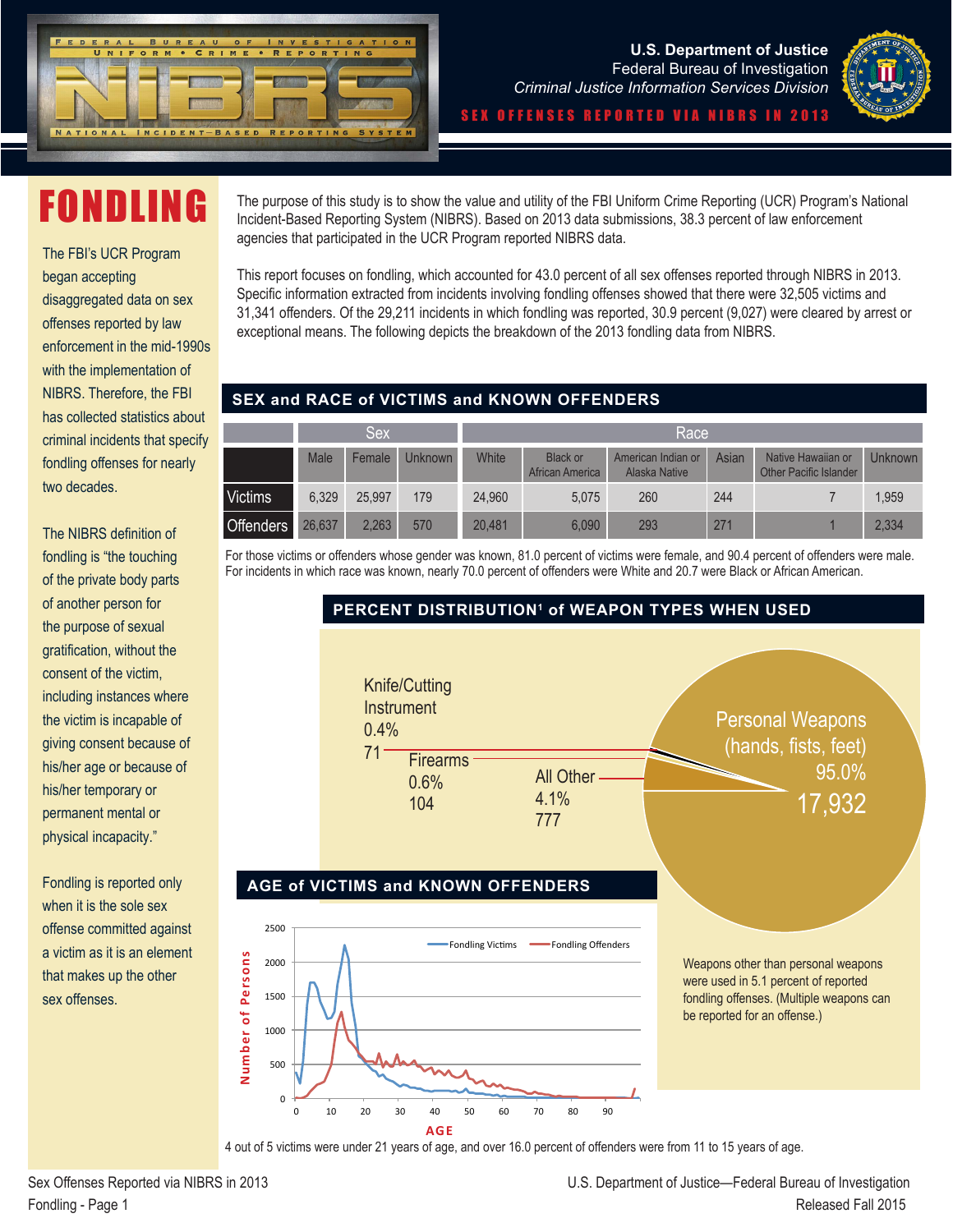#### **NIBRS FONDLING DATA FIGURES, 2013** *continued*

#### **VICTIM'S RELATIONSHIP to OFFENDER**

| <b>FAMILY RELATIONSHIP</b>         | COUNT <sup>2</sup> | PERCENT OF<br>TOTAL <sup>3</sup> | PERCENT OF<br>FAMILY <sup>3</sup> |                 |
|------------------------------------|--------------------|----------------------------------|-----------------------------------|-----------------|
| <b>Spouse</b>                      | 99                 | 0.3                              | 0.9                               |                 |
| Common-Law Spouse                  | 5                  | 0.0                              | 0.0                               |                 |
| Parent                             | 21                 | 0.1                              | 0.2                               |                 |
| Sibling                            | 1,503              | 4.5                              | 14.0                              |                 |
| Child                              | 2,951              | 8.9                              | 27.6                              |                 |
| Grandparent                        | 12                 | 0.0                              | 0.1                               |                 |
| Grandchild                         | 1,045              | 3.2                              | 9.8                               |                 |
| In-Law                             | 114                | 0.3                              | 1.1                               |                 |
| <b>Stepparent</b>                  | 181                | 0.5                              | 1.7                               |                 |
| Stepchild                          | 1,055              | 3.2                              | 9.9                               |                 |
| <b>Stepsibling</b>                 | 479                | 1.5                              | 4.5                               |                 |
| <b>Other Family</b>                | 3,245              | 9.8                              | 30.3                              | N               |
| <b>Total Family</b>                | 10,710             | 32.4                             | 100.1                             |                 |
| <b>KNOWN RELATIONSHIP</b>          | COUNT <sup>2</sup> | PERCENT OF<br>TOTAL <sup>3</sup> | PERCENT OF<br>KNOWN <sup>3</sup>  |                 |
| Acquaintance                       | 7,806              | 23.6                             | 47.6                              |                 |
| Friend                             | 1,714              | 5.2                              | 10.5                              |                 |
| Neighbor                           | 820                | 2.5                              | 5.0                               |                 |
| Baby/Child in Care of a Babysitter | 250                | 0.8                              | 1.5                               |                 |
| <b>Boy/Girlfriend</b>              | 696                | 2.1                              | 4.2                               | $\overline{C}$  |
| <b>Child of Boy/Girlfriend</b>     | 696                | 2.1                              | 4.2                               | q<br>$\ddot{e}$ |
| <b>Homosexual Relationship</b>     | 32                 | 0.1                              | 0.2                               |                 |
| Ex-Spouse                          | 51                 | 0.2                              | 0.3                               |                 |
| <b>Employee</b>                    | 194                | 0.6                              | 1.2                               | P               |
| <b>Employer</b>                    | 56                 | 0.2                              | 0.3                               |                 |
|                                    |                    |                                  |                                   |                 |

Total Known 16,382 49.6 99.8

Relationship Unknown 1 3,503 10.6 60.3 Stranger 2,303 **7.0 39.7** 

UNKNOWN RELATIONSHIP COUNT<sup>2</sup> PERCENT OF

Total Unknown 5,806 17.6

Victim Was Offender<sup>4</sup> 135 0.4  $\text{TOTAL}$  33,033  $\text{100.0}^3$ 

| <b>Unknown</b><br>Relationship<br>17.6%<br>5,806<br><b>Known Relationship</b><br>49.6%<br>16,382                                                                                                                                                                                                                                                  | Family<br><b>Relationship</b><br>32.4%<br><u>10,710</u> |
|---------------------------------------------------------------------------------------------------------------------------------------------------------------------------------------------------------------------------------------------------------------------------------------------------------------------------------------------------|---------------------------------------------------------|
| <b>MORE FACTS:</b>                                                                                                                                                                                                                                                                                                                                |                                                         |
| Rape, sodomy, and sexual assault with an object were<br>included in the new definition of rape for SRS crime<br>reporting. Fondling was excluded from the revised defi-<br>nition and is not often included in discussions of UCR<br>sex offenses; however, it is the most often reported<br>sex offense in NIBRS and is an important offense for |                                                         |

researching sex crimes. Location: 7 percent of fonding offenses occurred at schools--the second most reported location after residence/home.

lick here for additional data on fondling. Data users with questions or who wish to obtain UCR data should e-mail:

#### crimestatsinfo@ic.fbi.gov

Please [click here](https://www.fbi.gov/about-us/cjis/ucr/nibrs/2013/resources/frequently-asked-questions-about-nibrs-individual-agency-data) for more information about NIBRS.

#### **Most Common Attributes**

| Victim age:   | 14 years old     |
|---------------|------------------|
| Victim sex:   | female           |
| Offender age: | 14 years old     |
| Offender sex: | male             |
| Weapon used:  | personal weapons |
| Relationship: | acquaintance     |
| Location:     | residence/home   |
|               |                  |

<sup>1</sup> Due to rounding, percentages may not add to 100.0 (on previous page).

<sup>2</sup>The total is the number of relationships of victims and to their offenders; it will not equal the number of victims or offenders. For example, 3 victims of 4 offenders would equal 12 relationships. 3 Due to rounding, percentages may not add to 100.0.

PERCENT OF OTHER3

TOTAL3

4 Victim was offender means the victim is also an offender in the incident. For example, a man attacks another man with a knife (aggravated assault). The man who was assaulted subdued his attacker and fondled him. This would be a case in which the victim was an offender.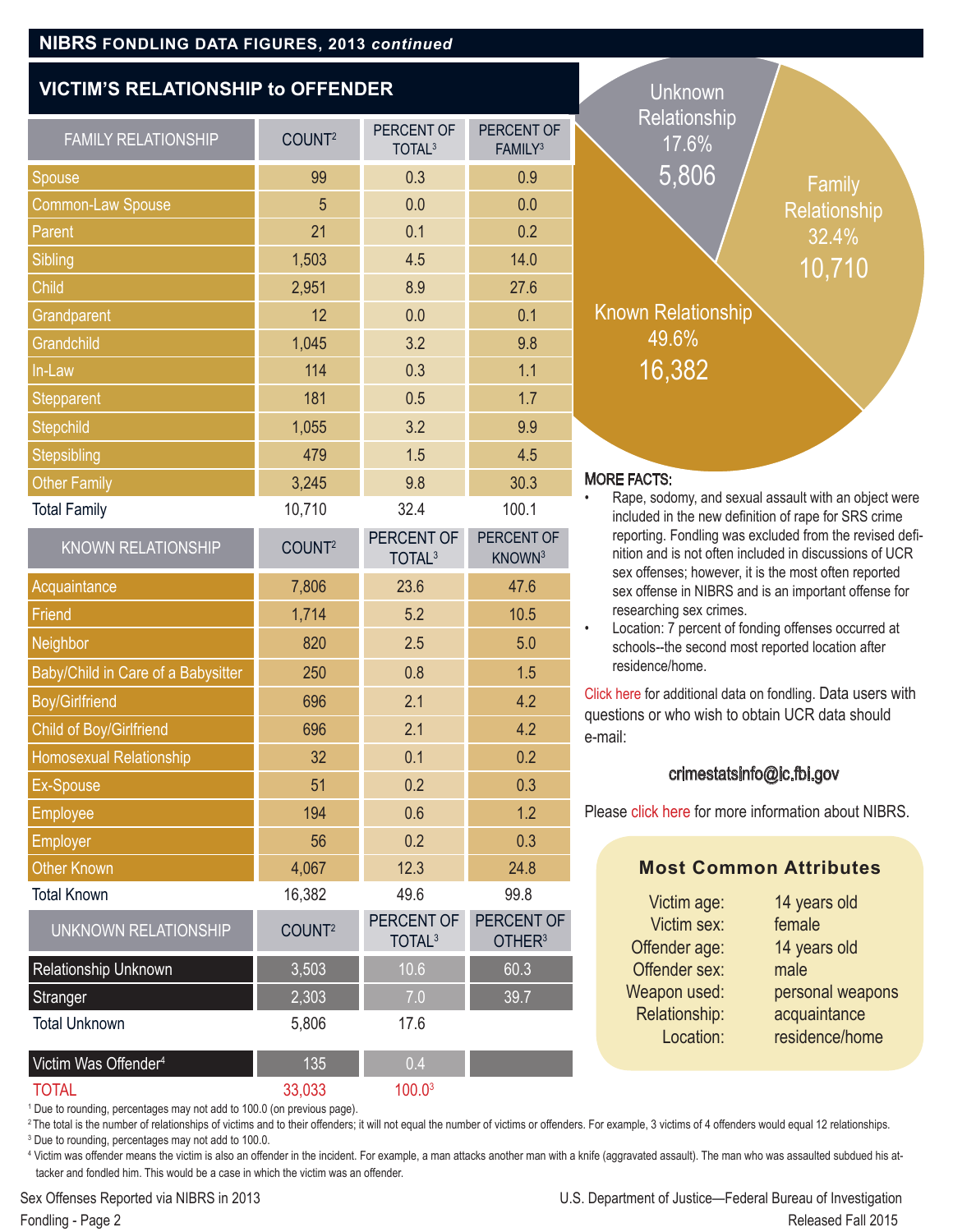



INCEST

The FBI's UCR Program began accepting disaggregated data on sex offenses reported by law enforcement in the mid-1990s with the implementation of NIBRS. Therefore, the FBI has collected statistics about criminal incidents that specify incest offenses for nearly two decades.

"The NIBRS definition of incest is "nonforcible sexual intercourse between persons who are related to each other within the degrees wherein marriage is prohibited by law." The term nonforcible means the victim was willing to participate in sexual intercourse.

Offenses between family members in which consent is not given or the victim is under the age of consent should be reported in one or more of the sex offense types of rape, sodomy, and/or sexual assault with an object.

The purpose of this study is to show the value and utility of the FBI Uniform Crime Reporting (UCR) Program's National Incident-Based Reporting System (NIBRS). Based on 2013 data submissions, 38.3 percent of law enforcement agencies that participated in the UCR Program reported NIBRS data.

This report focuses on incest, which accounted for 1.6 percent of all sex offenses reported through NIBRS. Specific information extracted from incidents in which incest offenses were reported showed that there were 1,187 victims and 1,112 offenders. Of the 1,057 incidents reported involving incest offenses, 27.0 percent (285) were cleared by arrest or exceptional means. Nothing about the offender was known (age, sex, race, ethnicity or number of offenders) for 31 of the reported incidents. The following depicts the breakdown of the 2013 incest data from NIBRS.

#### **SEX and RACE of VICTIMS and KNOWN OFFENDERS**

|                  | Sex  |        |                | Race         |                                    |                                            |       |                                                     |         |
|------------------|------|--------|----------------|--------------|------------------------------------|--------------------------------------------|-------|-----------------------------------------------------|---------|
|                  | Male | Female | <b>Unknown</b> | <b>White</b> | <b>Black or</b><br>African America | American Indian or<br><b>Alaska Native</b> | Asian | Native Hawaiian or<br><b>Other Pacific Islander</b> | Unknown |
| <b>Victims</b>   | 205  | 973    | 9              | 966          | 150                                |                                            |       |                                                     | 62      |
| <b>Offenders</b> | 978  | 87     | 16             | 871          | 148                                |                                            |       |                                                     | 50      |

Nearly 82.0 percent of victims for whom gender was known were female, and 90.5 percent of offenders were male. Approximately 81.0 percent of victims and offenders for whom race was known were White.



Please [click here](https://www.fbi.gov/about-us/cjis/ucr/nibrs/2013/resources/frequently-asked-questions-about-nibrs-individual-agency-data) for more information about NIBRS.